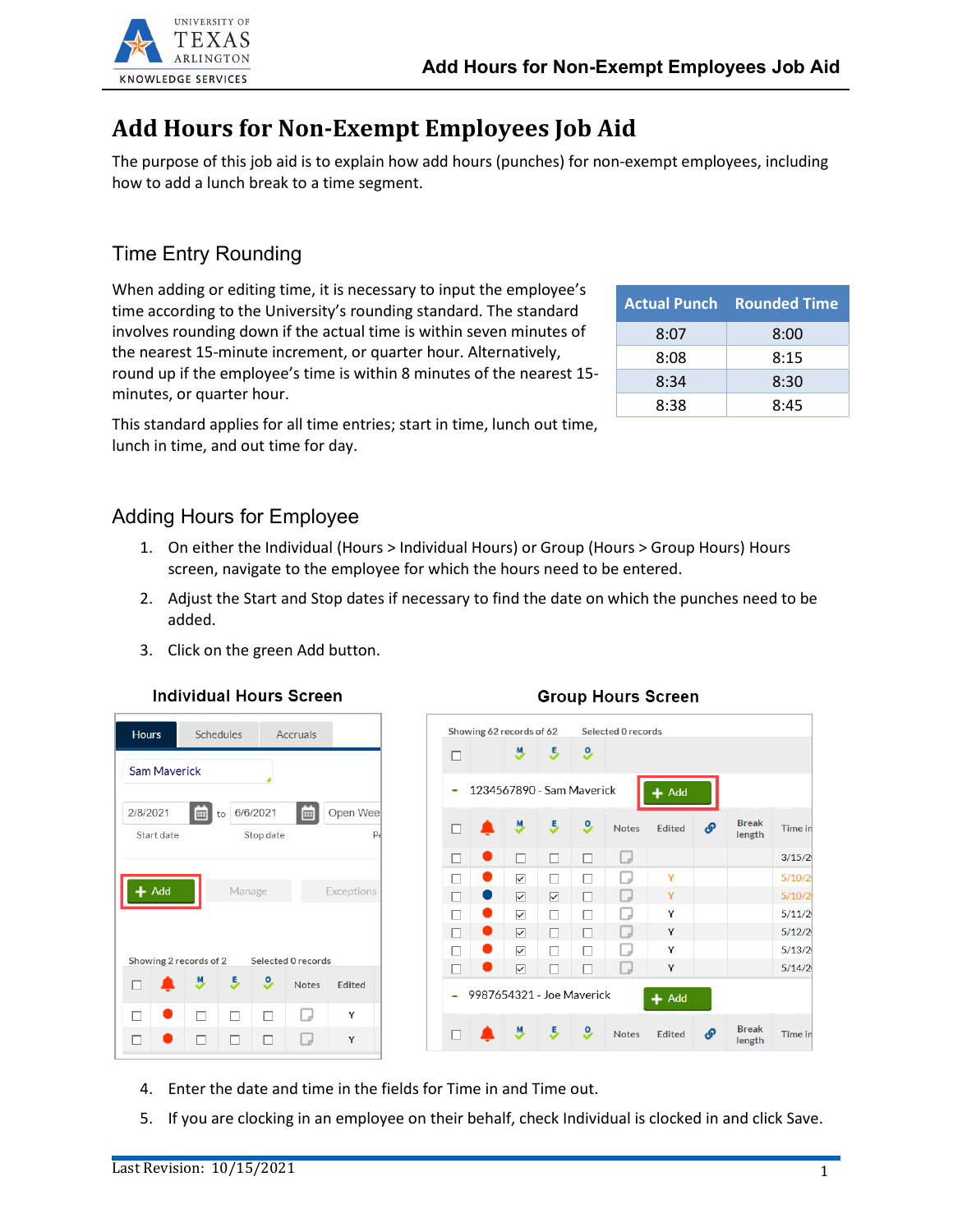

This will update the employee's current status to Clocked In. Use this option only if the employee is currently working and will clock out for the shift.

- 6. Specify the position worked for this shift by clicking the Position drop-down and selecting the appropriate position.
- 7. If the segment was the result of a missed punch, you can indicate this by selecting Missed in punch and/or Missed out punch.
- 8. Enter a note for the added segment if in the Note field.

#### **Note**: *Anytime a timekeeper adds time on an employee's behalf, a note should be entered.*

- 9. If you are adding segments for multiple days in a row with the same Time In and Time Out, you can change the number of days using the Days drop down menu.
- 10. Click Save.

| Add                                     | ?                                                  |
|-----------------------------------------|----------------------------------------------------|
| Individual is clocked in                | Segment Length: 3:00                               |
| Time sheet entry                        | 09:00 AM<br>4/5/2021<br>Time in<br>$\bigcirc$<br>囲 |
|                                         | 12:00 PM<br>4/5/2021<br>$\bullet$<br>Time out<br>圃 |
| ■ Missed in punch<br>√ Missed out punch | $<< NONE$ >><br>Break type                         |
|                                         | 1001051900 - Building Supr<br>Position             |
|                                         | $<< NONE$ >><br>Select<br>Cost Code                |
|                                         | 10.00<br>Rate                                      |
|                                         | employee off-campus for ev<br>Note                 |
|                                         | Days 1<br>$\checkmark$                             |
|                                         | Cancel<br>Save                                     |

The hours will now appear as a row for the employee. The added hours will require an approval by the employee and manager.

| 4/5/2021 |                                                                                | 茴 | to | 4/10/2021    | 画             | Manual |                   | Update            |              |                    |                                                    |                                  |                                  |       |
|----------|--------------------------------------------------------------------------------|---|----|--------------|---------------|--------|-------------------|-------------------|--------------|--------------------|----------------------------------------------------|----------------------------------|----------------------------------|-------|
|          | Start date                                                                     |   |    | Stop date    |               |        | Period            |                   |              |                    |                                                    |                                  |                                  |       |
|          | $+$ Add<br>Processing<br>Manage<br><b>Exceptions</b><br>Approved Show absences |   |    |              |               |        |                   |                   |              | Regular<br>3:00    | OT <sub>1</sub><br>OT <sub>2</sub><br>0:00<br>0:00 | <b>Comp Time</b><br>0:00<br>0:00 | <b>Total</b><br>Leave<br>3:00    |       |
|          | Showing 1 records of 1<br><b>Selected O records</b>                            |   |    |              |               |        |                   |                   |              |                    |                                                    |                                  |                                  |       |
| $\Box$   |                                                                                | Y | J. | <b>Notes</b> | <b>Edited</b> | P      | <b>Time In</b>    | <b>Time Out</b>   | <b>Hours</b> | <b>Shift Total</b> | <b>Week Total</b>                                  | <b>Position</b>                  |                                  | Rate  |
| П        |                                                                                | × | с  | ◡            | Y             | с      | 4/5/2021 09:00 AM | 4/5/2021 12:00 PM | 3:00         | 3:00               | 3:00                                               |                                  | 1001051900 - Building Supervisor | 10.00 |